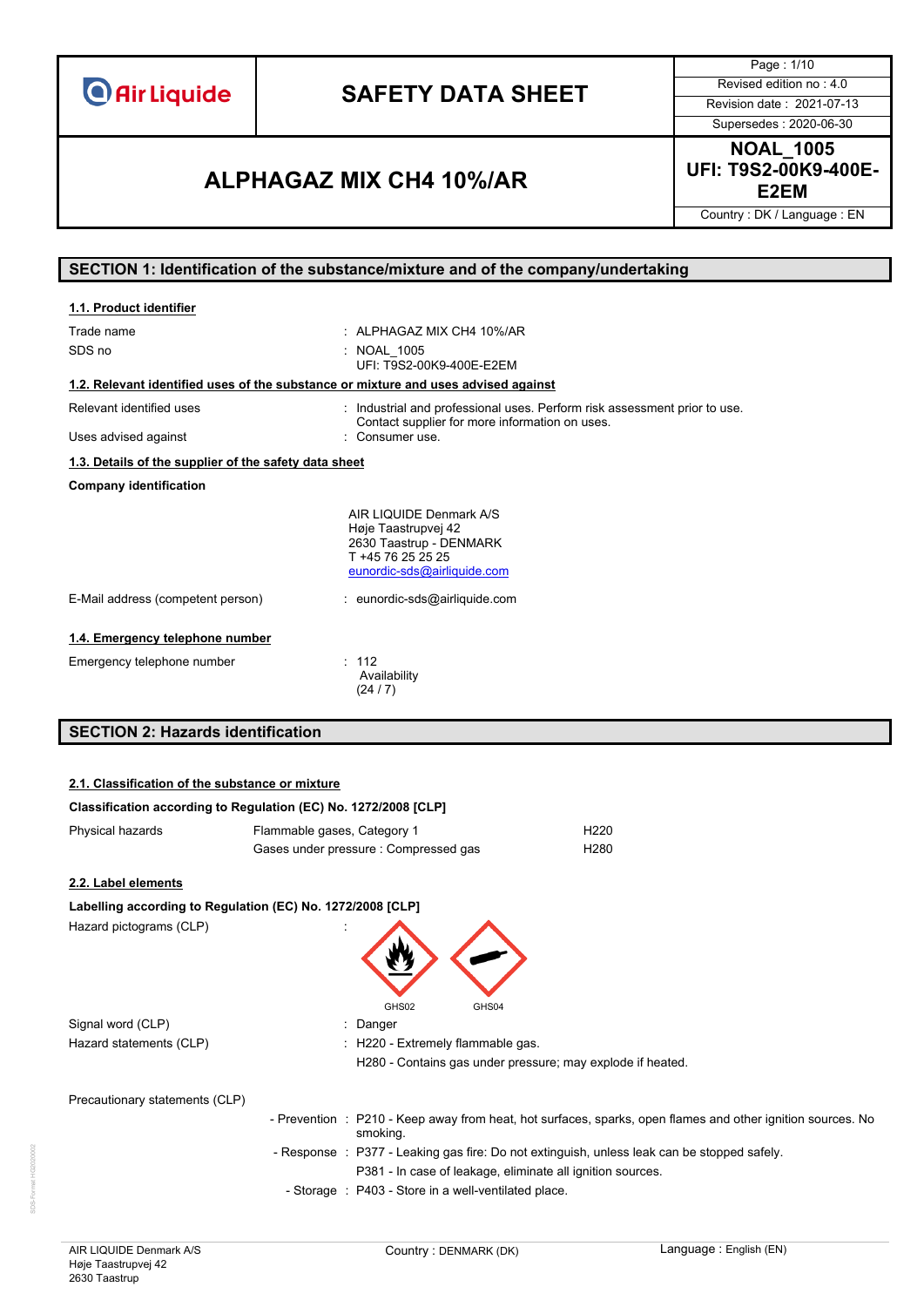

## **SAFETY DATA SHEET** Revised edition no : 4.0

Page : 2/10 Supersedes : 2020-06-30

### **E2EM ALPHAGAZ MIX CH4 10%/AR**

**NOAL\_1005 UFI: T9S2-00K9-400E-**

Country : DK / Language : EN

#### **2.3. Other hazards**

: None.

### **SECTION 3: Composition/information on ingredients**

#### : Not applicable. **3.1. Substances**

|  |  | 3.2. Mixtures |  |
|--|--|---------------|--|
|--|--|---------------|--|

| Name    | <b>Product identifier</b>                                                                             | Composition [V-%]: | <b>Classification according to</b><br>Regulation (EC) No. 1272/2008 [CLP] |
|---------|-------------------------------------------------------------------------------------------------------|--------------------|---------------------------------------------------------------------------|
| Argon   | (CAS-No.) 7440-37-1<br>(EC-No.) 231-147-0<br>(EC Index-No.)<br>(REACH-no) *1                          | 90                 | Press. Gas (Comp.), H280                                                  |
| Methane | (CAS-No.) 74-82-8<br>(EC-No.) 200-812-7<br>(EC Index-No.) 601-001-00-4<br>(REACH-no) 01-2119474442-39 | 10                 | Flam. Gas 1, H220<br>Press. Gas (Comp.), H280                             |

Full text of H-statements: see section 16

*Contains no other components or impurities which will influence the classification of the product.*

*\*1: Listed in Annex IV / V REACH, exempted from registration.*

*\*3: Registration not required: Substance manufactured or imported < 1t/y.*

### **SECTION 4: First aid measures**

#### **4.1. Description of first aid measures**

| : Remove victim to uncontaminated area wearing self contained breathing apparatus. Keep<br>- Inhalation<br>victim warm and rested. Call a doctor. Perform cardiopulmonary resuscitation if breathing<br>stopped. |  |  |  |  |
|------------------------------------------------------------------------------------------------------------------------------------------------------------------------------------------------------------------|--|--|--|--|
| : Adverse effects not expected from this product.<br>- Skin contact                                                                                                                                              |  |  |  |  |
| : Adverse effects not expected from this product.<br>- Eye contact                                                                                                                                               |  |  |  |  |
| : Ingestion is not considered a potential route of exposure.<br>- Ingestion                                                                                                                                      |  |  |  |  |
| 4.2. Most important symptoms and effects, both acute and delayed                                                                                                                                                 |  |  |  |  |

### : Refer to section 11.

**4.3. Indication of any immediate medical attention and special treatment needed**

: None.

### **SECTION 5: Firefighting measures**

### **5.1. Extinguishing media**

- Suitable extinguishing media : Water spray or fog. - Unsuitable extinguishing media : Carbon dioxide.

Do not use water jet to extinguish.

|  |  | 5.2. Special hazards arising from the substance or mixture |  |  |  |  |
|--|--|------------------------------------------------------------|--|--|--|--|
|--|--|------------------------------------------------------------|--|--|--|--|

| Specific hazards              | : Exposure to fire may cause containers to rupture/explode. |
|-------------------------------|-------------------------------------------------------------|
| Hazardous combustion products | : Carbon monoxide.                                          |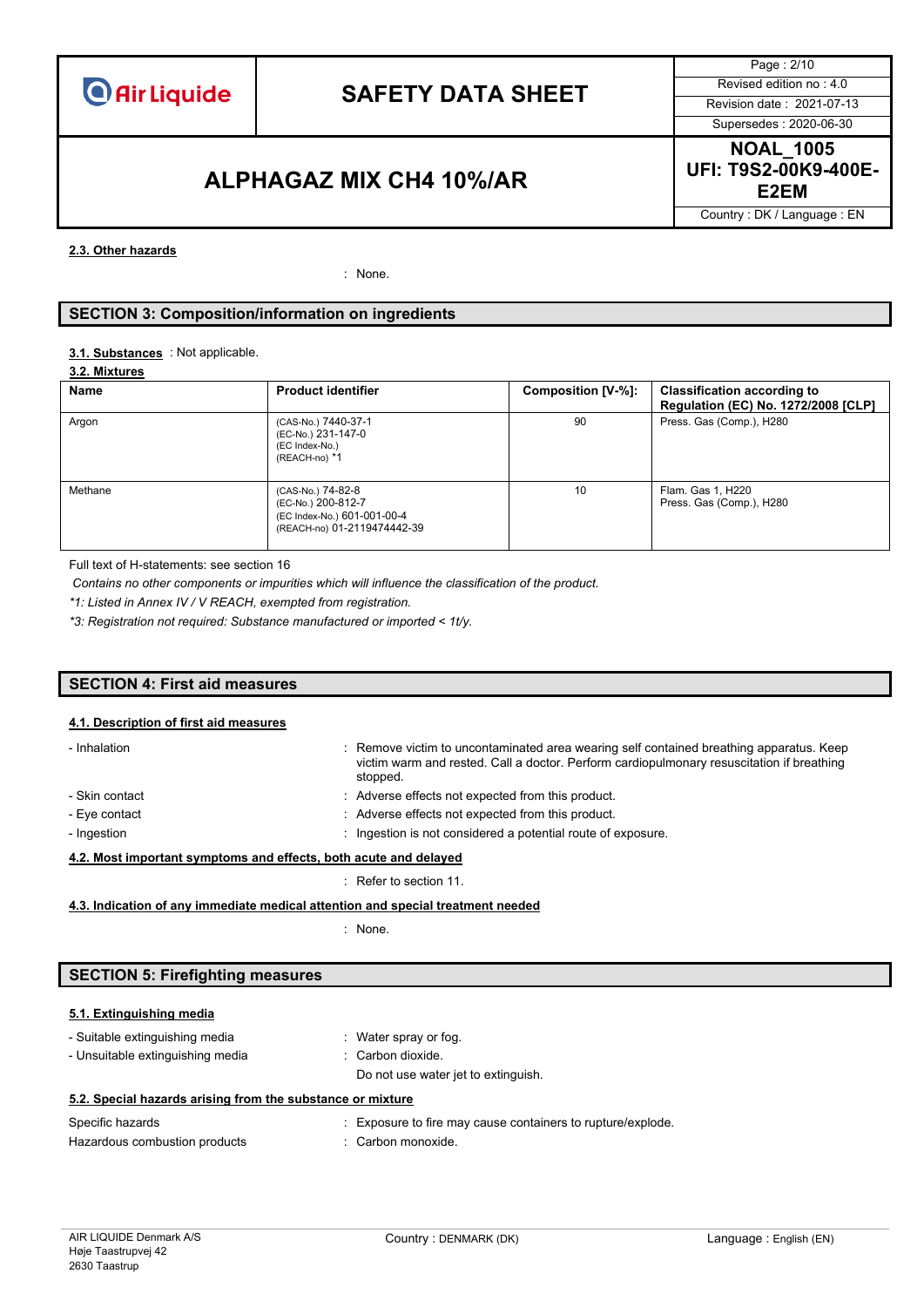# **SAFETY DATA SHEET** Revised edition no : 4.0

Page : 3/10

Supersedes : 2020-06-30

### **E2EM ALPHAGAZ MIX CH4 10%/AR**

**NOAL\_1005 UFI: T9S2-00K9-400E-**

Country : DK / Language : EN

### **5.3. Advice for firefighters**

| Specific methods                               | : Use fire control measures appropriate for the surrounding fire. Exposure to fire and heat<br>radiation may cause gas receptacles to rupture. Cool endangered receptacles with water spray<br>jet from a protected position. Prevent water used in emergency cases from entering sewers and<br>drainage systems. |
|------------------------------------------------|-------------------------------------------------------------------------------------------------------------------------------------------------------------------------------------------------------------------------------------------------------------------------------------------------------------------|
|                                                | If possible, stop flow of product.                                                                                                                                                                                                                                                                                |
|                                                | Use water spray or fog to knock down fire fumes if possible.                                                                                                                                                                                                                                                      |
|                                                | Do not extinguish a leaking gas flame unless absolutely necessary. Spontaneous/explosive re-<br>ignition may occur. Extinguish any other fire.                                                                                                                                                                    |
|                                                | Move containers away from the fire area if this can be done without risk.                                                                                                                                                                                                                                         |
| Special protective equipment for fire fighters | : In confined space use self-contained breathing apparatus.                                                                                                                                                                                                                                                       |
|                                                | Standard protective clothing and equipment (Self Contained Breathing Apparatus) for fire<br>fighters.                                                                                                                                                                                                             |
|                                                | Standard EN 137 - Self-contained open-circuit compressed air breathing apparatus with full<br>face mask.                                                                                                                                                                                                          |
|                                                | Standard EN 469 - Protective clothing for firefighters. Standard - EN 659: Protective gloves for<br>firefighters.                                                                                                                                                                                                 |

### **SECTION 6: Accidental release measures**

### **6.1. Personal precautions, protective equipment and emergency procedures**

|                                                                                                                | : Try to stop release.                                                                                |  |  |  |  |
|----------------------------------------------------------------------------------------------------------------|-------------------------------------------------------------------------------------------------------|--|--|--|--|
|                                                                                                                | Evacuate area.                                                                                        |  |  |  |  |
|                                                                                                                | Monitor concentration of released product.                                                            |  |  |  |  |
|                                                                                                                | Consider the risk of potentially explosive atmospheres.                                               |  |  |  |  |
|                                                                                                                | Wear self-contained breathing apparatus when entering area unless atmosphere is proved to<br>be safe. |  |  |  |  |
|                                                                                                                | Eliminate ignition sources.                                                                           |  |  |  |  |
|                                                                                                                | Ensure adequate air ventilation.                                                                      |  |  |  |  |
| Prevent from entering sewers, basements and workpits, or any place where its accumulation<br>can be dangerous. |                                                                                                       |  |  |  |  |
| Act in accordance with local emergency plan.                                                                   |                                                                                                       |  |  |  |  |
|                                                                                                                | Stay upwind.                                                                                          |  |  |  |  |
| 6.2. Environmental precautions                                                                                 |                                                                                                       |  |  |  |  |
|                                                                                                                | : Try to stop release.                                                                                |  |  |  |  |
| 6.3. Methods and material for containment and cleaning up                                                      |                                                                                                       |  |  |  |  |
|                                                                                                                | : Ventilate area.                                                                                     |  |  |  |  |
| 6.4. Reference to other sections                                                                               |                                                                                                       |  |  |  |  |
|                                                                                                                | $\therefore$ See also sections 8 and 13.                                                              |  |  |  |  |
| <b>SECTION 7: Handling and storage</b>                                                                         |                                                                                                       |  |  |  |  |

### **7.1. Precautions for safe handling**

| Safe use of the product                                        | : Do not breathe gas.<br>Avoid release of product into atmosphere.                               |                        |
|----------------------------------------------------------------|--------------------------------------------------------------------------------------------------|------------------------|
|                                                                | The product must be handled in accordance with good industrial hygiene and safety<br>procedures. |                        |
|                                                                | Only experienced and properly instructed persons should handle gases under pressure.             |                        |
|                                                                | Consider pressure relief device(s) in gas installations.                                         |                        |
|                                                                | Ensure the complete gas system was (or is regularily) checked for leaks before use.              |                        |
|                                                                | Do not smoke while handling product.                                                             |                        |
| AIR LIQUIDE Denmark A/S<br>$\cdots$ $\cdots$ $\cdots$ $\cdots$ | Country: DENMARK (DK)                                                                            | Language: English (EN) |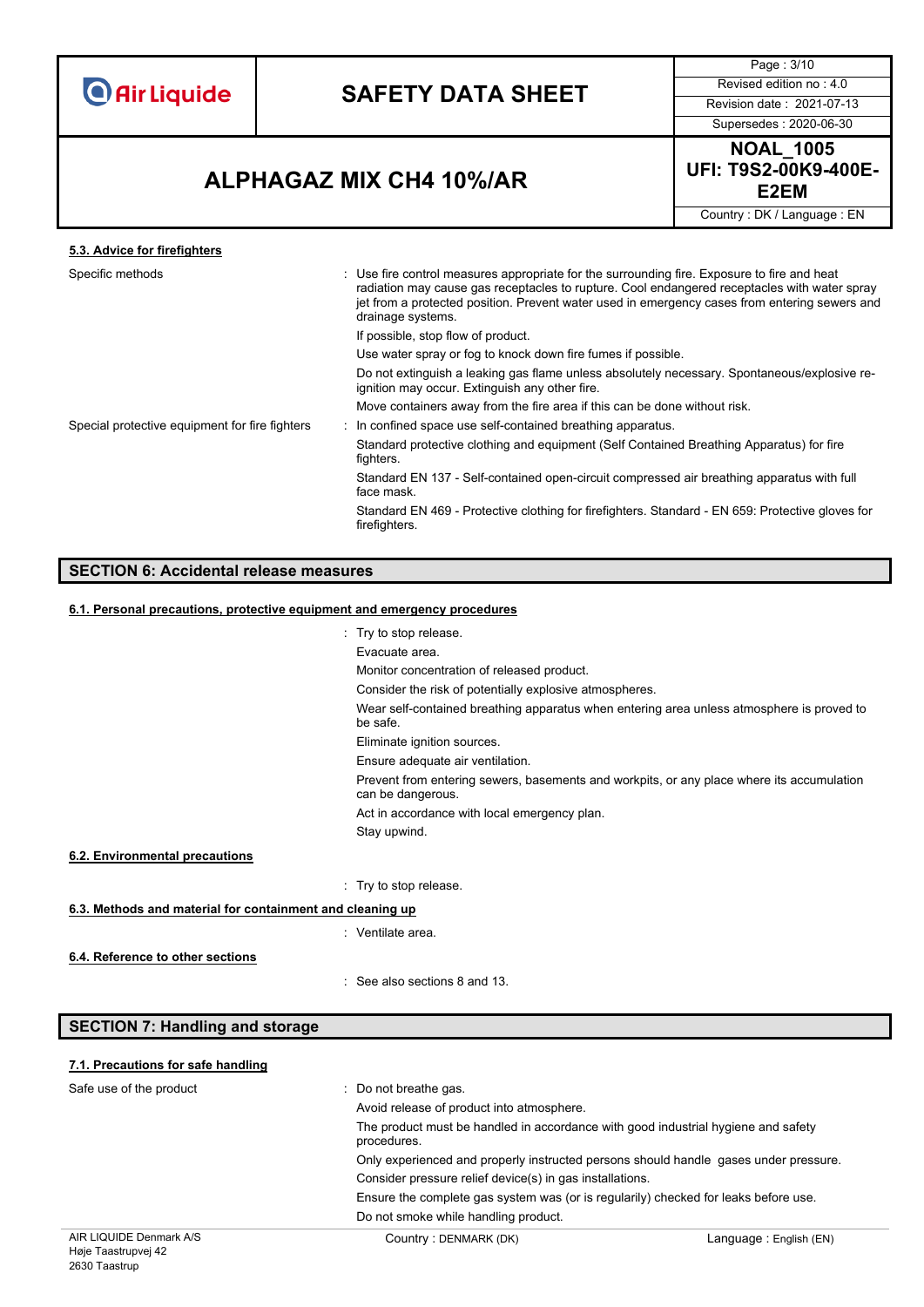| <b>O</b> Air Liquide |  |  |  |  |
|----------------------|--|--|--|--|
|                      |  |  |  |  |

# **SAFETY DATA SHEET** Revised edition no : 4.0

Supersedes : 2020-06-30

Page : 4/10

**E2EM ALPHAGAZ MIX CH4 10%/AR**

| ---------------            |  |  |
|----------------------------|--|--|
| <b>NOAL 1005</b>           |  |  |
| UFI: T9S2-00K9-400E-       |  |  |
| E2EM                       |  |  |
| Country: DK / Language: EN |  |  |

|                                                                   | Use only properly specified equipment which is suitable for this product, its supply pressure and<br>temperature. Contact your gas supplier if in doubt.         |
|-------------------------------------------------------------------|------------------------------------------------------------------------------------------------------------------------------------------------------------------|
|                                                                   | Avoid suck back of water, acid and alkalis.                                                                                                                      |
|                                                                   | Assess the risk of potentially explosive atmospheres and the need for explosion-proof<br>equipment.                                                              |
|                                                                   | Purge air from system before introducing gas.                                                                                                                    |
|                                                                   | Take precautionary measures against static discharge.                                                                                                            |
|                                                                   | Keep away from ignition sources (including static discharges).                                                                                                   |
|                                                                   | Consider the use of only non-sparking tools.                                                                                                                     |
|                                                                   | Ensure equipment is adequately earthed.                                                                                                                          |
| Safe handling of the gas receptacle                               | Refer to supplier's container handling instructions.                                                                                                             |
|                                                                   | Do not allow backfeed into the container.                                                                                                                        |
|                                                                   | Protect containers from physical damage; do not drag, roll, slide or drop.                                                                                       |
|                                                                   | When moving cylinders, even for short distances, use a cart (trolley, hand truck, etc.) designed<br>to transport cylinders.                                      |
|                                                                   | Leave valve protection caps in place until the container has been secured against either a wall<br>or bench or placed in a container stand and is ready for use. |
|                                                                   | If user experiences any difficulty operating valve discontinue use and contact supplier.                                                                         |
|                                                                   | Never attempt to repair or modify container valves or safety relief devices.                                                                                     |
|                                                                   | Damaged valves should be reported immediately to the supplier.                                                                                                   |
|                                                                   | Keep container valve outlets clean and free from contaminants particularly oil and water.                                                                        |
|                                                                   | Replace valve outlet caps or plugs and container caps where supplied as soon as container is<br>disconnected from equipment.                                     |
|                                                                   | Close container valve after each use and when empty, even if still connected to equipment.                                                                       |
|                                                                   | Never attempt to transfer gases from one cylinder/container to another.                                                                                          |
|                                                                   | Never use direct flame or electrical heating devices to raise the pressure of a container.                                                                       |
|                                                                   | Do not remove or deface labels provided by the supplier for the identification of the content of<br>the container.                                               |
|                                                                   | Suck back of water into the container must be prevented.                                                                                                         |
|                                                                   | Open valve slowly to avoid pressure shock.                                                                                                                       |
| 7.2. Conditions for safe storage, including any incompatibilities |                                                                                                                                                                  |
|                                                                   | Observe all regulations and local requirements regarding storage of containers.                                                                                  |
|                                                                   | Containers should not be stored in conditions likely to encourage corrosion.                                                                                     |
|                                                                   | Container valve guards or caps should be in place.                                                                                                               |
|                                                                   | Containers should be stored in the vertical position and properly secured to prevent them from<br>falling over.                                                  |
|                                                                   | Stored containers should be periodically checked for general condition and leakage.                                                                              |
|                                                                   | Keep container below 50°C in a well ventilated place.                                                                                                            |
|                                                                   | Store containers in location free from fire risk and away from sources of heat and ignition.                                                                     |
|                                                                   | Keep away from combustible materials.                                                                                                                            |
|                                                                   | Segregate from oxidant gases and other oxidants in store.                                                                                                        |
|                                                                   | All electrical equipment in the storage areas should be compatible with the risk of a potentially<br>explosive atmosphere.                                       |

### **7.3. Specific end use(s)**

: None.

### **SECTION 8: Exposure controls/personal protection**

### **8.1. Control parameters**

DNEL (Derived-No Effect Level) : None established.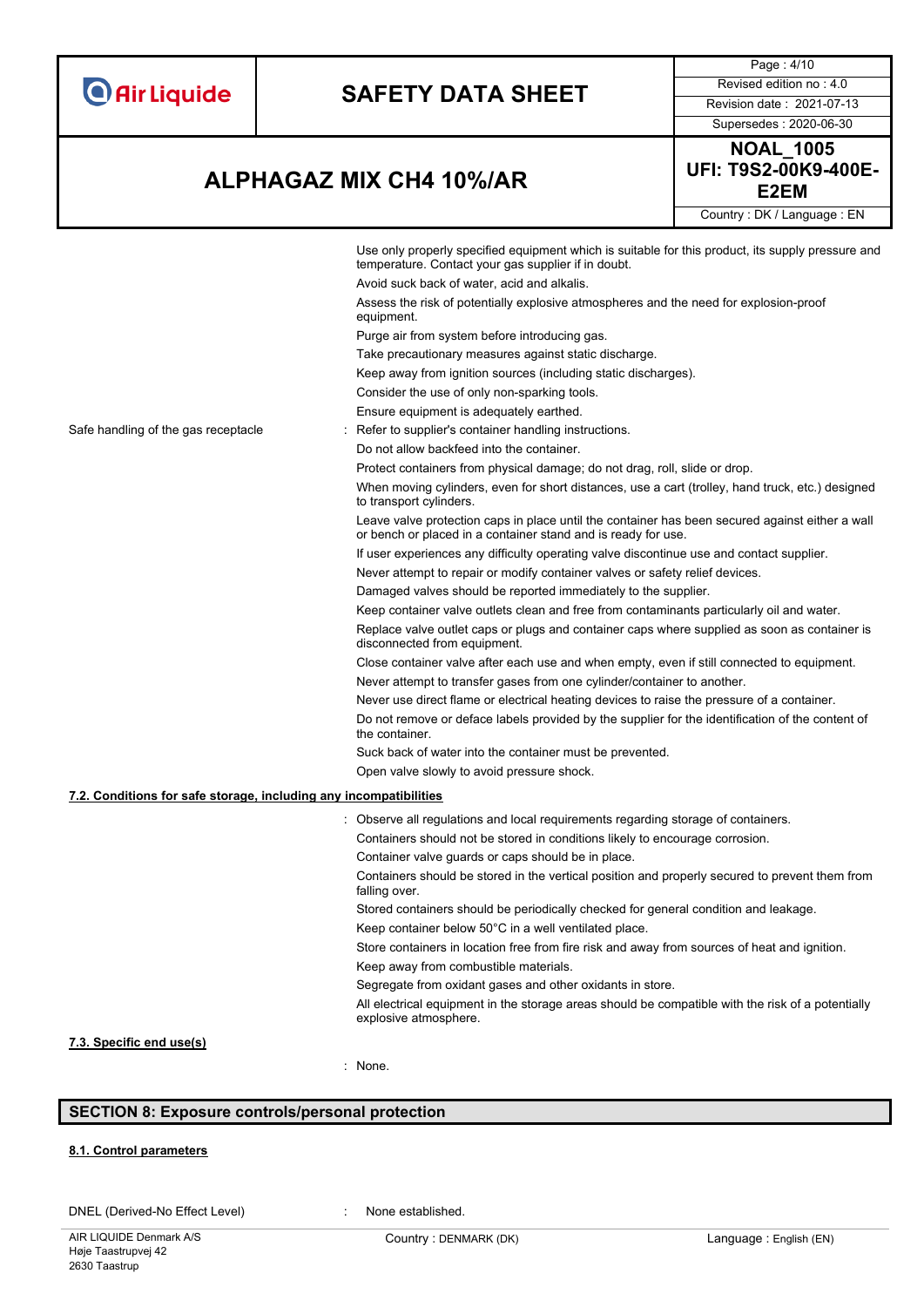| <b>Air Liquide</b>                                                 | <b>SAFETY DATA SHEET</b>                                                                                                                                                                                                                                                                                                                                                                                                                                                                                                                                                                                                                                                                                                                                                                                                   | Page: 5/10<br>Revised edition no: 4.0<br>Revision date: 2021-07-13<br>Supersedes: 2020-06-30 |
|--------------------------------------------------------------------|----------------------------------------------------------------------------------------------------------------------------------------------------------------------------------------------------------------------------------------------------------------------------------------------------------------------------------------------------------------------------------------------------------------------------------------------------------------------------------------------------------------------------------------------------------------------------------------------------------------------------------------------------------------------------------------------------------------------------------------------------------------------------------------------------------------------------|----------------------------------------------------------------------------------------------|
| <b>ALPHAGAZ MIX CH4 10%/AR</b>                                     |                                                                                                                                                                                                                                                                                                                                                                                                                                                                                                                                                                                                                                                                                                                                                                                                                            | <b>NOAL_1005</b><br>UFI: T9S2-00K9-400E-<br>E <sub>2</sub> EM                                |
|                                                                    |                                                                                                                                                                                                                                                                                                                                                                                                                                                                                                                                                                                                                                                                                                                                                                                                                            | Country: DK / Language: EN                                                                   |
| PNEC (Predicted No-Effect Concentration)<br>8.2. Exposure controls | None established.                                                                                                                                                                                                                                                                                                                                                                                                                                                                                                                                                                                                                                                                                                                                                                                                          |                                                                                              |
|                                                                    |                                                                                                                                                                                                                                                                                                                                                                                                                                                                                                                                                                                                                                                                                                                                                                                                                            |                                                                                              |
| 8.2.1. Appropriate engineering controls                            | : Provide adequate general and local exhaust ventilation.<br>Product to be handled in a closed system.<br>Systems under pressure should be regularily checked for leakages.<br>Ensure exposure is below occupational exposure limits (where available).<br>Gas detectors should be used when flammable gases/vapours may be released.<br>Consider the use of a work permit system e.g. for maintenance activities.<br>8.2.2. Individual protection measures, e.g. personal protective equipment<br>: A risk assessment should be conducted and documented in each work area to assess the risks<br>related to the use of the product and to select the PPE that matches the relevant risk. The<br>following recommendations should be considered:<br>PPE compliant to the recommended EN/ISO standards should be selected. |                                                                                              |
| • Eye/face protection                                              | Wear safety glasses with side shields.<br>Standard EN 166 - Personal eye-protection - specifications.                                                                                                                                                                                                                                                                                                                                                                                                                                                                                                                                                                                                                                                                                                                      |                                                                                              |
| • Skin protection                                                  |                                                                                                                                                                                                                                                                                                                                                                                                                                                                                                                                                                                                                                                                                                                                                                                                                            |                                                                                              |
| - Hand protection                                                  | : Wear working gloves when handling gas containers.<br>Standard EN 388 - Protective gloves against mechanical risk.                                                                                                                                                                                                                                                                                                                                                                                                                                                                                                                                                                                                                                                                                                        |                                                                                              |
| - Other                                                            | Consider the use of flame resistant anti-static safety clothing.<br>Standard EN ISO 14116 - Limited flame spread materials.<br>Standard EN 1149-5 - Protective clothing: Electrostatic properties.<br>Wear safety shoes while handling containers.<br>Standard EN ISO 20345 - Personal protective equipment - Safety footwear.                                                                                                                                                                                                                                                                                                                                                                                                                                                                                             |                                                                                              |
| • Respiratory protection                                           | Gas filters may be used if all surrounding conditions e.g. type and concentration of the<br>contaminant(s) and duration of use are known.<br>Use gas filters with full face mask, where exposure limits may be exceeded for a short-term<br>period, e.g. connecting or disconnecting containers.<br>Gas filters do not protect against oxygen deficiency.<br>Standard EN 14387 - Gas filter(s), combined filter(s) and standard EN136, full face masks.                                                                                                                                                                                                                                                                                                                                                                    |                                                                                              |
| • Thermal hazards                                                  | None in addition to the above sections.                                                                                                                                                                                                                                                                                                                                                                                                                                                                                                                                                                                                                                                                                                                                                                                    |                                                                                              |

### **8.2.3. Environmental exposure controls**

: Refer to local regulations for restriction of emissions to the atmosphere. See section 13 for specific methods for waste gas treatment.

### **SECTION 9: Physical and chemical properties**

### **9.1. Information on basic physical and chemical properties**

#### Appearance

| Odour threshold<br>pH                           | : Odour threshold is subjective and inadequate to warn of overexposure.<br>Not applicable for gases and gas mixtures. |                         |
|-------------------------------------------------|-----------------------------------------------------------------------------------------------------------------------|-------------------------|
| Melting point / Freezing point<br>Boiling point | Not applicable for gas mixtures.<br>Not applicable for gas mixtures.                                                  |                         |
| AIR LIQUIDE Denmark A/S                         | Country: DENMARK (DK)                                                                                                 | Language : English (EN) |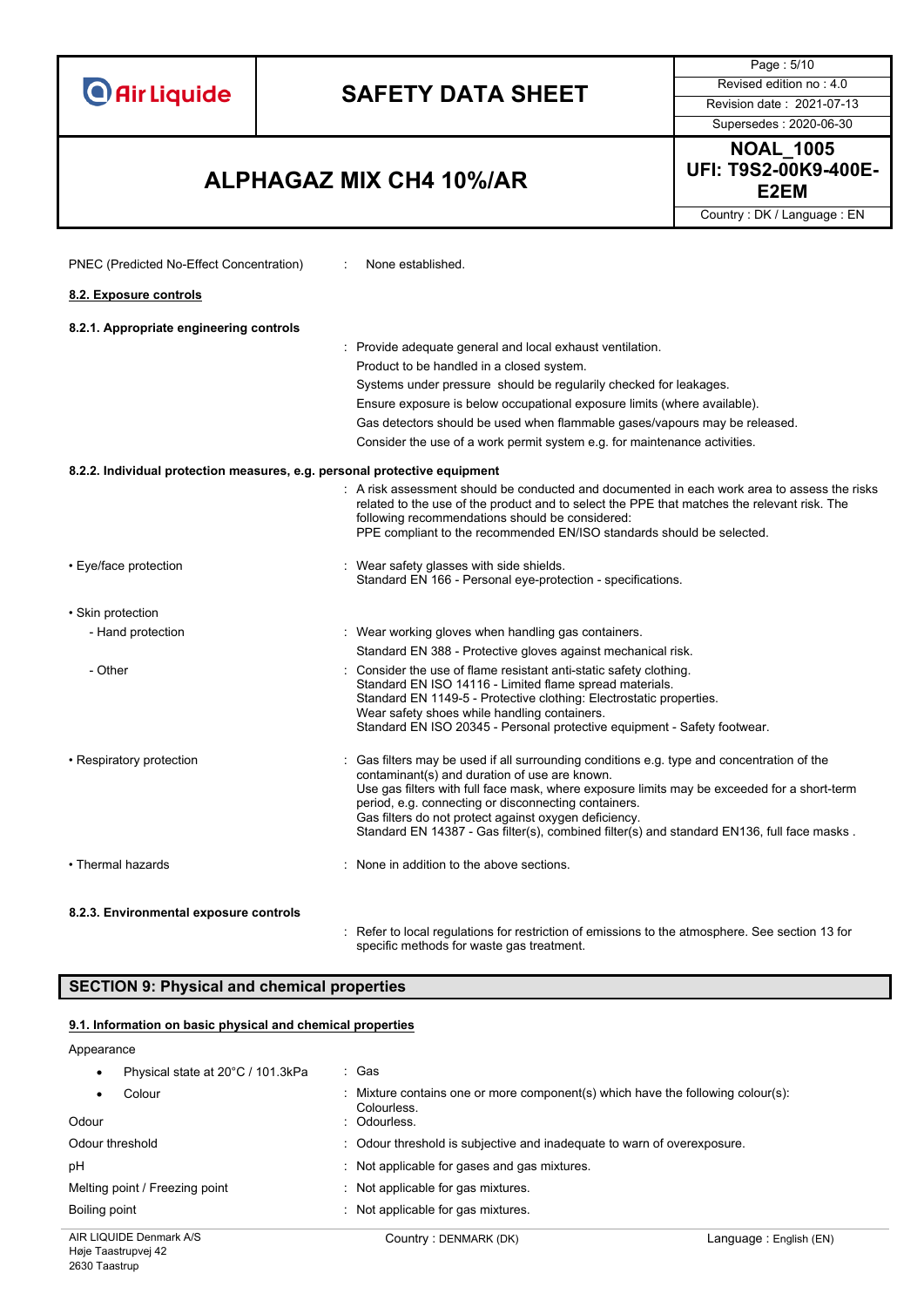# **SAFETY DATA SHEET** Revised edition no : 4.0

**E2EM ALPHAGAZ MIX CH4 10%/AR**

ground level.

Page : 6/10 Supersedes : 2020-06-30 **NOAL\_1005** 

**UFI: T9S2-00K9-400E-**

Country : DK / Language : EN

| Flash point                                     | : Not applicable for gases and gas mixtures.                                               |
|-------------------------------------------------|--------------------------------------------------------------------------------------------|
| Evaporation rate                                | : Not applicable for gases and gas mixtures.                                               |
| Flammability (solid, gas)                       | : Extremely flammable gas                                                                  |
| <b>Explosive limits</b>                         | Flammability range not available.                                                          |
| Vapour pressure [20°C]                          | : Not applicable.                                                                          |
| Vapour pressure [50°C]                          | : Not applicable.                                                                          |
| Vapour density                                  | : Not applicable.                                                                          |
| Relative density, gas (air=1)                   | $:$ Heavier than air.                                                                      |
| Water solubility                                | : Solubility in water of component(s) of the mixture :                                     |
| Partition coefficient n-octanol/water (Log Kow) | $\cdot$ Argon: 67.3 mg/l $\cdot$ Methane: 26 mg/l<br>: Not applicable for gas mixtures.    |
| Auto-ignition temperature                       | : Not known.                                                                               |
| Decomposition temperature                       | : Not applicable.                                                                          |
| Viscosity                                       | : No reliable data available.                                                              |
| Explosive properties                            | : Not applicable.                                                                          |
| Oxidising properties                            | : Not applicable.                                                                          |
| 9.2. Other information                          |                                                                                            |
| Molar mass                                      | Not applicable for gas mixtures.                                                           |
| Other data                                      | : Gas/vapour heavier than air. May accumulate in confined spaces, particularly at or below |

| <b>SECTION 10: Stability and reactivity</b> |                                                                                                           |
|---------------------------------------------|-----------------------------------------------------------------------------------------------------------|
| 10.1. Reactivity                            |                                                                                                           |
|                                             | : No reactivity hazard other than the effects described in sub-sections below.                            |
| 10.2. Chemical stability                    |                                                                                                           |
|                                             | : Stable under normal conditions.                                                                         |
| 10.3. Possibility of hazardous reactions    |                                                                                                           |
|                                             | : Can form explosive mixture with air.                                                                    |
|                                             | May react violently with oxidants.                                                                        |
| 10.4. Conditions to avoid                   |                                                                                                           |
|                                             | : Keep away from heat/sparks/open flames/hot surfaces. - No smoking.                                      |
|                                             | Avoid moisture in installation systems.                                                                   |
| 10.5. Incompatible materials                |                                                                                                           |
|                                             | : Air, Oxidisers.                                                                                         |
|                                             | For additional information on compatibility refer to ISO 11114.                                           |
| 10.6. Hazardous decomposition products      |                                                                                                           |
|                                             | : Under normal conditions of storage and use, hazardous decomposition products should not be<br>produced. |

### **SECTION 11: Toxicological information**

#### **11.1. Information on toxicological effects**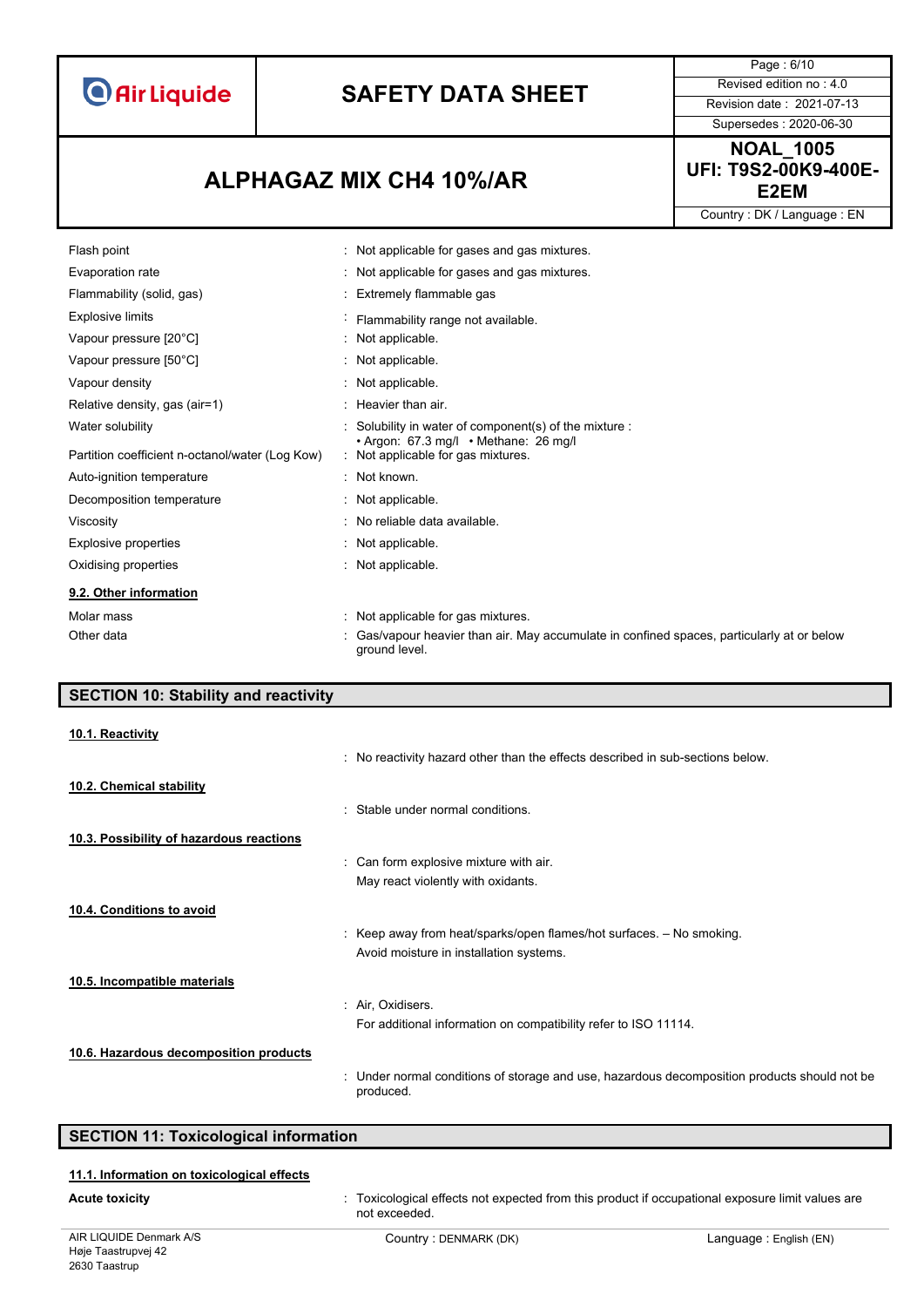# **SAFETY DATA SHEET** Revised edition no : 4.0

**E2EM ALPHAGAZ MIX CH4 10%/AR**

Supersedes : 2020-06-30 **NOAL\_1005** 

Page : 7/10

**UFI: T9S2-00K9-400E-**

Country : DK / Language : EN

| Skin corrosion/irritation            | : No known effects from this product.        |
|--------------------------------------|----------------------------------------------|
| Serious eye damage/irritation        | : No known effects from this product.        |
| Respiratory or skin sensitisation    | : No known effects from this product.        |
| Germ cell mutagenicity               | : No known effects from this product.        |
| Carcinogenicity                      | : No known effects from this product.        |
| <b>Reproductive toxicity</b>         |                                              |
| Toxic for reproduction: Fertility    | : No known effects from this product.        |
| Toxic for reproduction: unborn child | : No known effects from this product.        |
| <b>STOT-single exposure</b>          | : No known effects from this product.        |
| <b>STOT-repeated exposure</b>        | : No known effects from this product.        |
| <b>Aspiration hazard</b>             | : Not applicable for gases and gas mixtures. |

### **SECTION 12: Ecological information**

### **12.1. Toxicity**

| Assessment                               | : Classification criteria are not met.                                                        |
|------------------------------------------|-----------------------------------------------------------------------------------------------|
| EC50 48h - Daphnia magna [mg/l]          | : No data available.                                                                          |
| EC50 72h - Algae [mg/l]                  | : No data available.                                                                          |
| LC50 96 h - Fish [mg/l]                  | : No data available.                                                                          |
| Methane (74-82-8)                        |                                                                                               |
| EC50 48h - Daphnia magna [mg/l]          | 69.4 mg/l                                                                                     |
| EC50 72h - Algae [mg/l]                  | 19.4 mg/l                                                                                     |
| LC50 96 h - Fish [mg/l]                  | 147.5 mg/l                                                                                    |
| 12.2. Persistence and degradability      |                                                                                               |
|                                          |                                                                                               |
| Assessment                               | : No data available.                                                                          |
| 12.3. Bioaccumulative potential          |                                                                                               |
|                                          |                                                                                               |
| Assessment                               | : No data available.                                                                          |
| 12.4. Mobility in soil                   |                                                                                               |
|                                          |                                                                                               |
| Assessment                               | : Because of its high volatility, the product is unlikely to cause ground or water pollution. |
|                                          | Partition into soil is unlikely.                                                              |
|                                          |                                                                                               |
| 12.5. Results of PBT and vPvB assessment |                                                                                               |
| Assessment                               | : Not classified as PBT or vPvB.                                                              |
|                                          |                                                                                               |
| 12.6. Other adverse effects              |                                                                                               |
| Other adverse effects                    | : No known effects from this product.                                                         |

- Effect on the ozone layer **in the set of the set of the set of the set of the set of the set of the set of the set of the set of the set of the set of the set of the set of the set of the set of the set of the set of the s**
- Effect on global warming **in the contains greenhouse gas(es)**.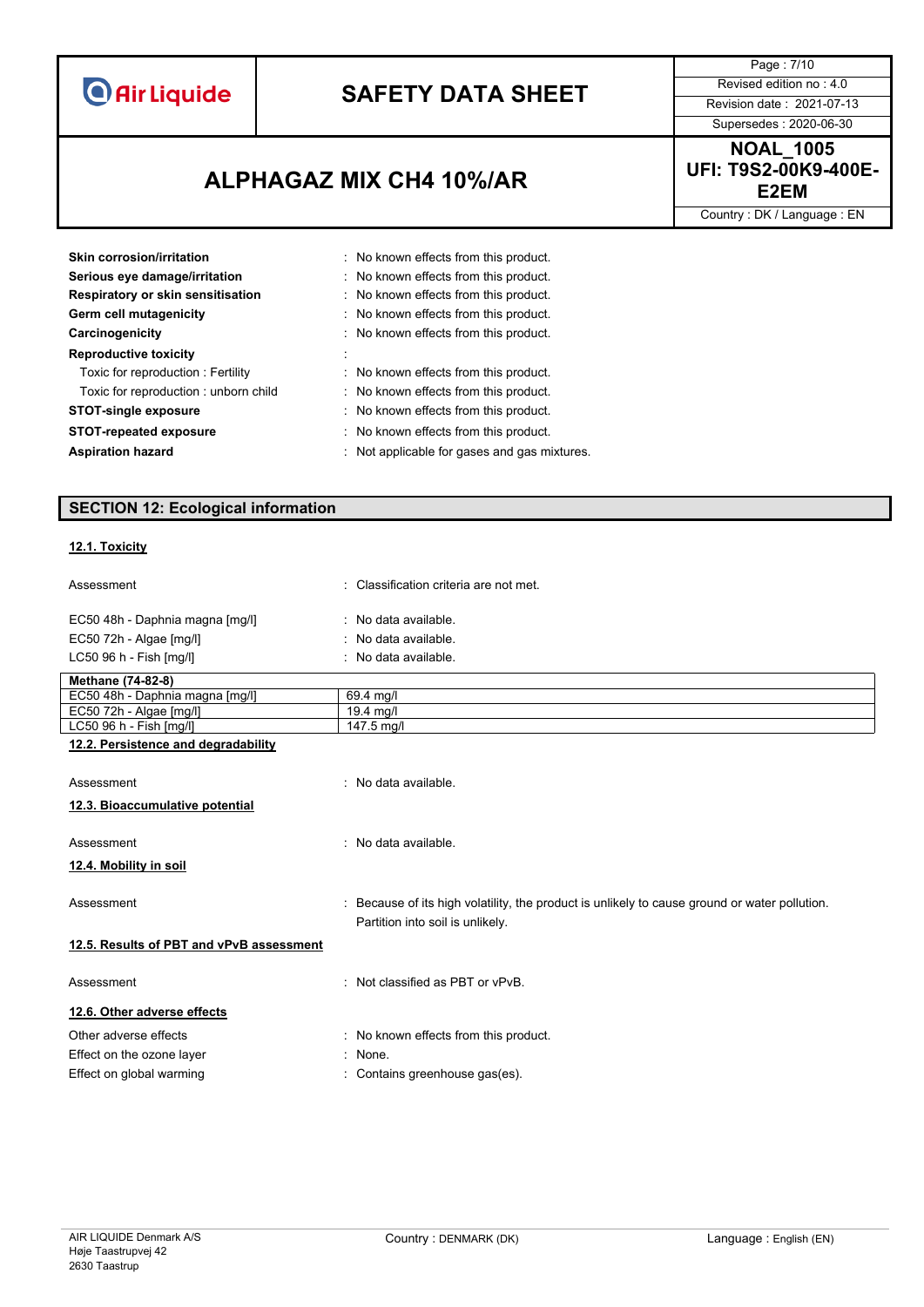## **SAFETY DATA SHEET** Revised edition no : 4.0

Supersedes : 2020-06-30

Page : 8/10

### **E2EM ALPHAGAZ MIX CH4 10%/AR**

**NOAL\_1005 UFI: T9S2-00K9-400E-**

Country : DK / Language : EN

### **SECTION 13: Disposal considerations**

| 13.1. Waste treatment methods                                                         |                                                                                                                                                                               |
|---------------------------------------------------------------------------------------|-------------------------------------------------------------------------------------------------------------------------------------------------------------------------------|
|                                                                                       | Contact supplier if guidance is required.                                                                                                                                     |
|                                                                                       | Do not discharge into areas where there is a risk of forming an explosive mixture with air.<br>Waste gas should be flared through a suitable burner with flash back arrestor. |
|                                                                                       | Do not discharge into any place where its accumulation could be dangerous.                                                                                                    |
|                                                                                       | Ensure that the emission levels from local regulations or operating permits are not exceeded.                                                                                 |
|                                                                                       | Refer to the EIGA code of practice Doc.30 "Disposal of Gases", downloadable at<br>http://www.eiga.org for more guidance on suitable disposal methods.                         |
|                                                                                       | Return unused product in original container to supplier.                                                                                                                      |
| List of hazardous waste codes (from<br>Commission Decision 2000/532/EC as<br>amended) | $\pm$ 16 05 04 $^*$ . Gases in pressure containers (including halons) containing hazardous substances.                                                                        |
| 13.2. Additional information                                                          |                                                                                                                                                                               |

: External treatment and disposal of waste should comply with applicable local and/or national regulations.

### **SECTION 14: Transport information**

#### **14.1. UN number**

UN-No. : 1954

**14.2. UN proper shipping name**

**Transport by road/rail (ADR/RID)** : COMPRESSED GAS, FLAMMABLE, N.O.S. (Methane, Argon)

**Transport by air (ICAO-TI / IATA-DGR)** : Compressed gas, flammable, n.o.s. (Methane, Argon)

**Transport by sea (IMDG)** : COMPRESSED GAS, FLAMMABLE, N.O.S. (Methane, Argon)

**14.3. Transport hazard class(es)**

**Transport by road/rail (ADR/RID)**

Labelling

2.1 : Flammable gases.

| Class               |  |
|---------------------|--|
| Classification code |  |

Hazard identification number : 23

 $\therefore$  S-U

Tunnel Restriction **in the COLO COLOGY COLOGY COLOGY** : B/D - Tank carriage : Passage forbidden through tunnels of category B, C, D and E. Other carriage : Passage forbidden through tunnels of category D and E

| Transport by air (ICAO-TI / IATA-DGR) |  |
|---------------------------------------|--|
|---------------------------------------|--|

### Class / Div. (Sub. risk(s)) : 2.1

| Transport by sea (IMDG)             |                  |
|-------------------------------------|------------------|
| Class / Div. (Sub. risk(s))         | $\therefore$ 2.1 |
| Emergency Schedule (EmS) - Fire     | : F-D            |
| Emergency Schedule (EmS) - Spillage | : S-U            |

### **14.4. Packing group**

Høje Taastrupvej 42 2630 Taastrup

| Transport by road/rail (ADR/RID)      | : Not established. |
|---------------------------------------|--------------------|
| Transport by air (ICAO-TI / IATA-DGR) | : Not established. |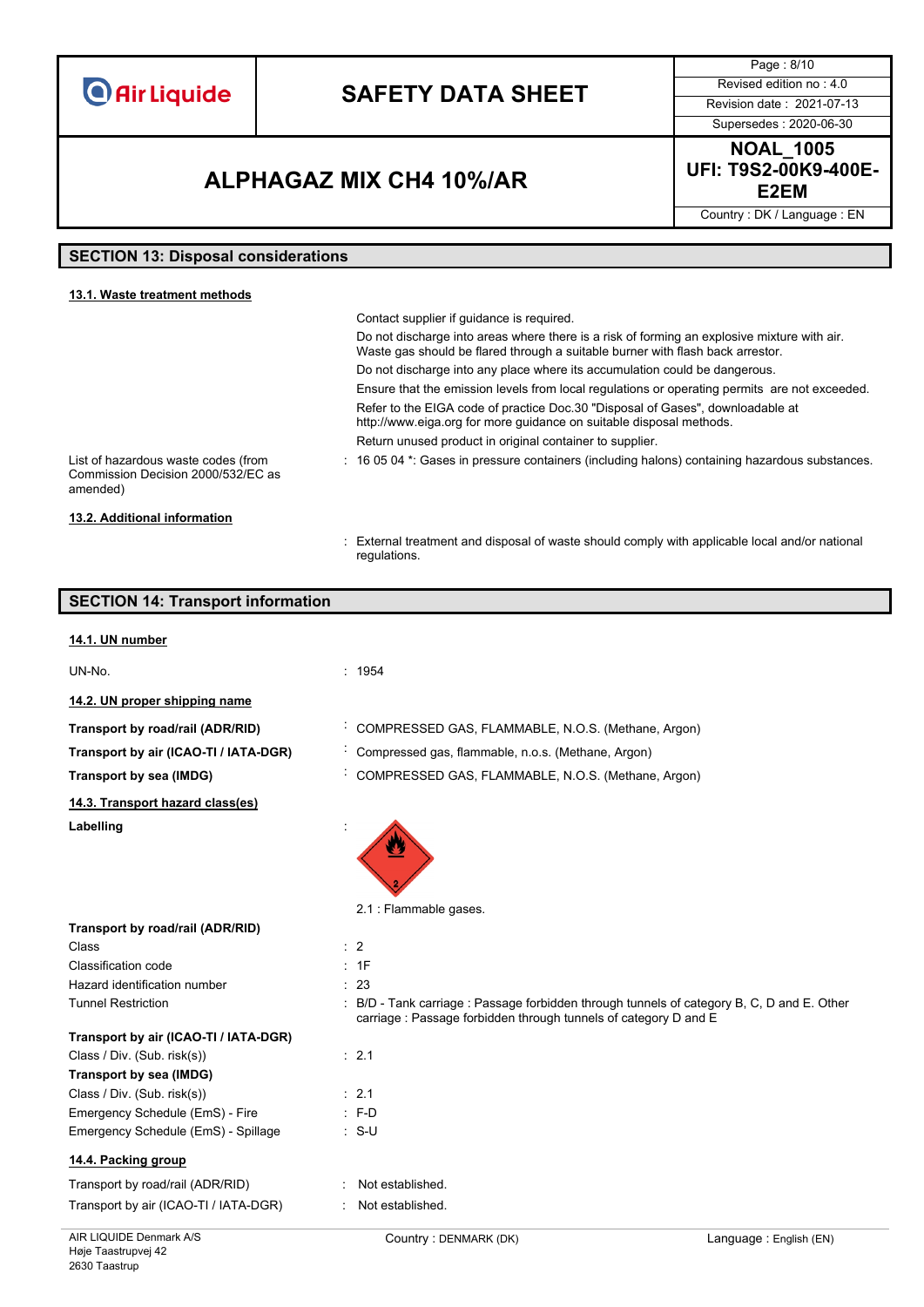# **SAFETY DATA SHEET** Revised edition no : 4.0

### **E2EM ALPHAGAZ MIX CH4 10%/AR**

Page : 9/10 Supersedes : 2020-06-30

**NOAL\_1005 UFI: T9S2-00K9-400E-**

Country : DK / Language : EN

| Transport by sea (IMDG)                                                  | Not established.                                                                                                                         |
|--------------------------------------------------------------------------|------------------------------------------------------------------------------------------------------------------------------------------|
| 14.5. Environmental hazards                                              |                                                                                                                                          |
| Transport by road/rail (ADR/RID)                                         | None.                                                                                                                                    |
| Transport by air (ICAO-TI / IATA-DGR)                                    | None.                                                                                                                                    |
| Transport by sea (IMDG)                                                  | None.                                                                                                                                    |
| 14.6. Special precautions for user                                       |                                                                                                                                          |
| Packing Instruction(s)                                                   |                                                                                                                                          |
| Transport by road/rail (ADR/RID)                                         | : P200                                                                                                                                   |
| Transport by air (ICAO-TI / IATA-DGR)                                    |                                                                                                                                          |
| Passenger and Cargo Aircraft                                             | : Forbidden.                                                                                                                             |
| Cargo Aircraft only                                                      | : 200.                                                                                                                                   |
| Transport by sea (IMDG)                                                  | : P200                                                                                                                                   |
| Special transport precautions                                            | : Avoid transport on vehicles where the load space is not separated from the driver's<br>compartment.                                    |
|                                                                          | Ensure vehicle driver is aware of the potential hazards of the load and knows what to do in the<br>event of an accident or an emergency. |
|                                                                          | Before transporting product containers:                                                                                                  |
|                                                                          | - Ensure there is adequate ventilation.                                                                                                  |
|                                                                          | - Ensure that containers are firmly secured.                                                                                             |
|                                                                          | - Ensure valve is closed and not leaking.                                                                                                |
|                                                                          | - Ensure valve outlet cap nut or plug (where provided) is correctly fitted.                                                              |
|                                                                          | - Ensure valve protection device (where provided) is correctly fitted.                                                                   |
| 14.7. Transport in bulk according to Annex II of Marpol and the IBC Code |                                                                                                                                          |

: Not applicable.

### **SECTION 15: Regulatory information**

#### **15.1. Safety, health and environmental regulations/legislation specific for the substance or mixture**

### **EU-Regulations**

The following restrictions are applicable according to Annex XVII of the REACH Regulation (EC) No 1907/2006:

| 40. Substances classified as flammable gases category 1 or 2,<br>flammable liquids categories 1, 2 or 3, flammable solids category 1 or<br>2, substances and mixtures which, in contact with water, emit<br>flammable gases, category 1, 2 or 3, pyrophoric liquids category 1 or<br>pyrophoric solids category 1, regardless of whether they appear in<br>Part 3 of Annex VI to Regulation (EC) No 1272/2008 or not. |                                                                             | ALPHAGAZ MIX CH4 10%/AR                                 |                        |
|-----------------------------------------------------------------------------------------------------------------------------------------------------------------------------------------------------------------------------------------------------------------------------------------------------------------------------------------------------------------------------------------------------------------------|-----------------------------------------------------------------------------|---------------------------------------------------------|------------------------|
| Restrictions on use                                                                                                                                                                                                                                                                                                                                                                                                   | : None.                                                                     |                                                         |                        |
| Seveso Directive: 2012/18/EU (Seveso III)                                                                                                                                                                                                                                                                                                                                                                             | : Covered.                                                                  |                                                         |                        |
| <b>National regulations</b>                                                                                                                                                                                                                                                                                                                                                                                           |                                                                             |                                                         |                        |
| National legislation                                                                                                                                                                                                                                                                                                                                                                                                  | : Ensure all national/local regulations are observed.                       |                                                         |                        |
| <b>Denmark</b>                                                                                                                                                                                                                                                                                                                                                                                                        |                                                                             |                                                         |                        |
| Recommendations Danish Regulation                                                                                                                                                                                                                                                                                                                                                                                     | : Young people below the age of 18 years are not allowed to use the product |                                                         |                        |
| 15.2. Chemical safety assessment                                                                                                                                                                                                                                                                                                                                                                                      |                                                                             |                                                         |                        |
|                                                                                                                                                                                                                                                                                                                                                                                                                       |                                                                             | A CSA does not need to be carried out for this product. |                        |
| AIR LIQUIDE Denmark A/S<br>Agie Taastrunyei 42                                                                                                                                                                                                                                                                                                                                                                        | Country: DENMARK (DK)                                                       |                                                         | Language: English (EN) |